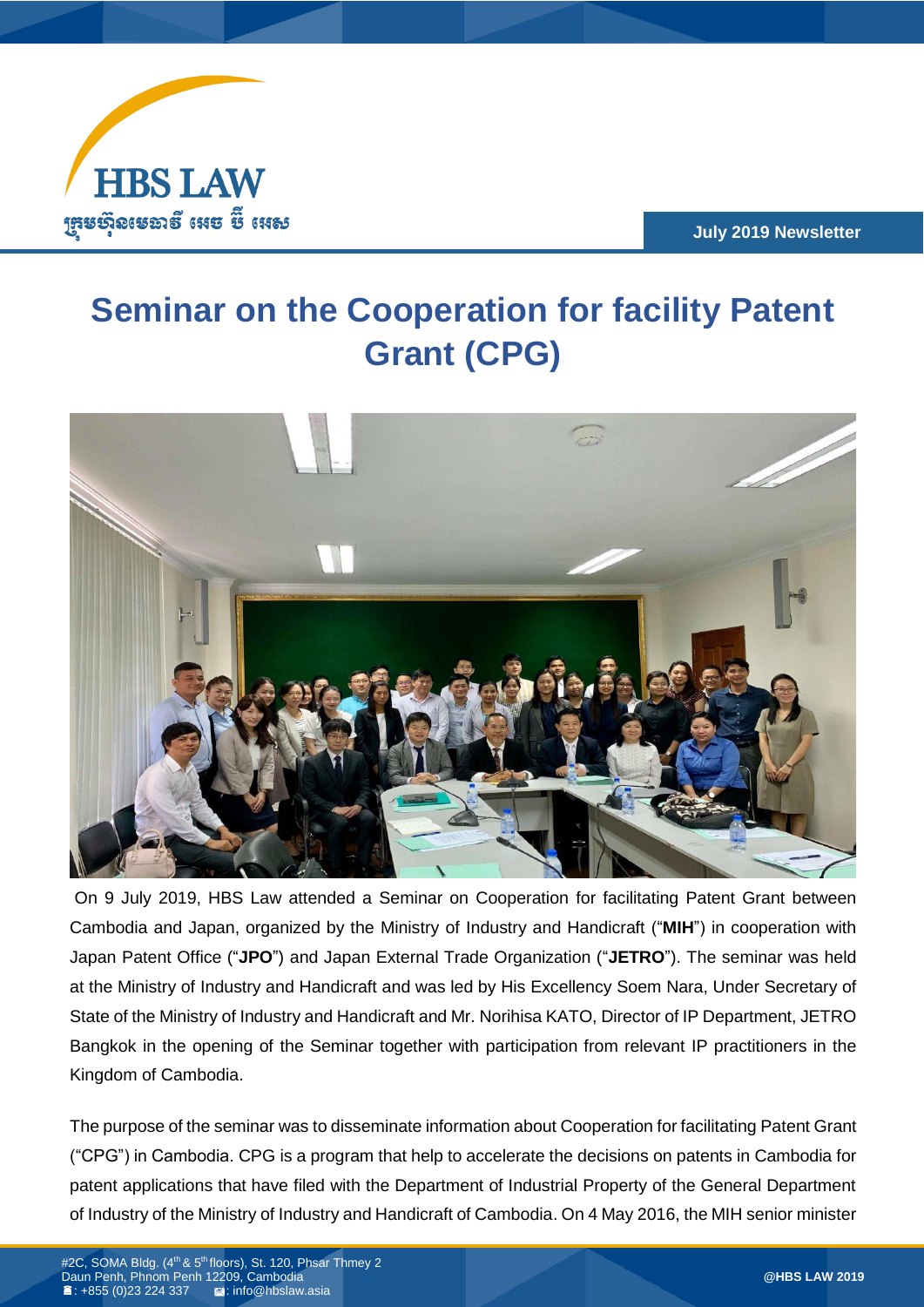and the JPO Commissioner signed the joint statement of intent on CPG program and from 1 July 2016 the CPG program has been launched successfully.

In order to request for CPG in Cambodia, there must be a Japanese patent which has the same earliest data (whether this be a priority date or a filling date), which is the same as the MIH patent application on which the CPG is requested. Additionally, the corresponding Japanese patent must be granted and shall have the same claims as those of the MIH patent.

Up to date, according to the statistic from the MIH, there are a total of 24 CPG applications, 19 of which have been granted. Aside from the CPG program, the MIH has also entered into a memorandum of understanding on the registration of patent of the People's Republic of China, memorandum of understanding on the co-operation in industrial property with the Intellectual Property office of Singapore and also memorandum of understanding on bilateral cooperation with the European Patent Office.

HBS Law

*The information provided is for information purposes only, and is not intended to constitute legal advice.*